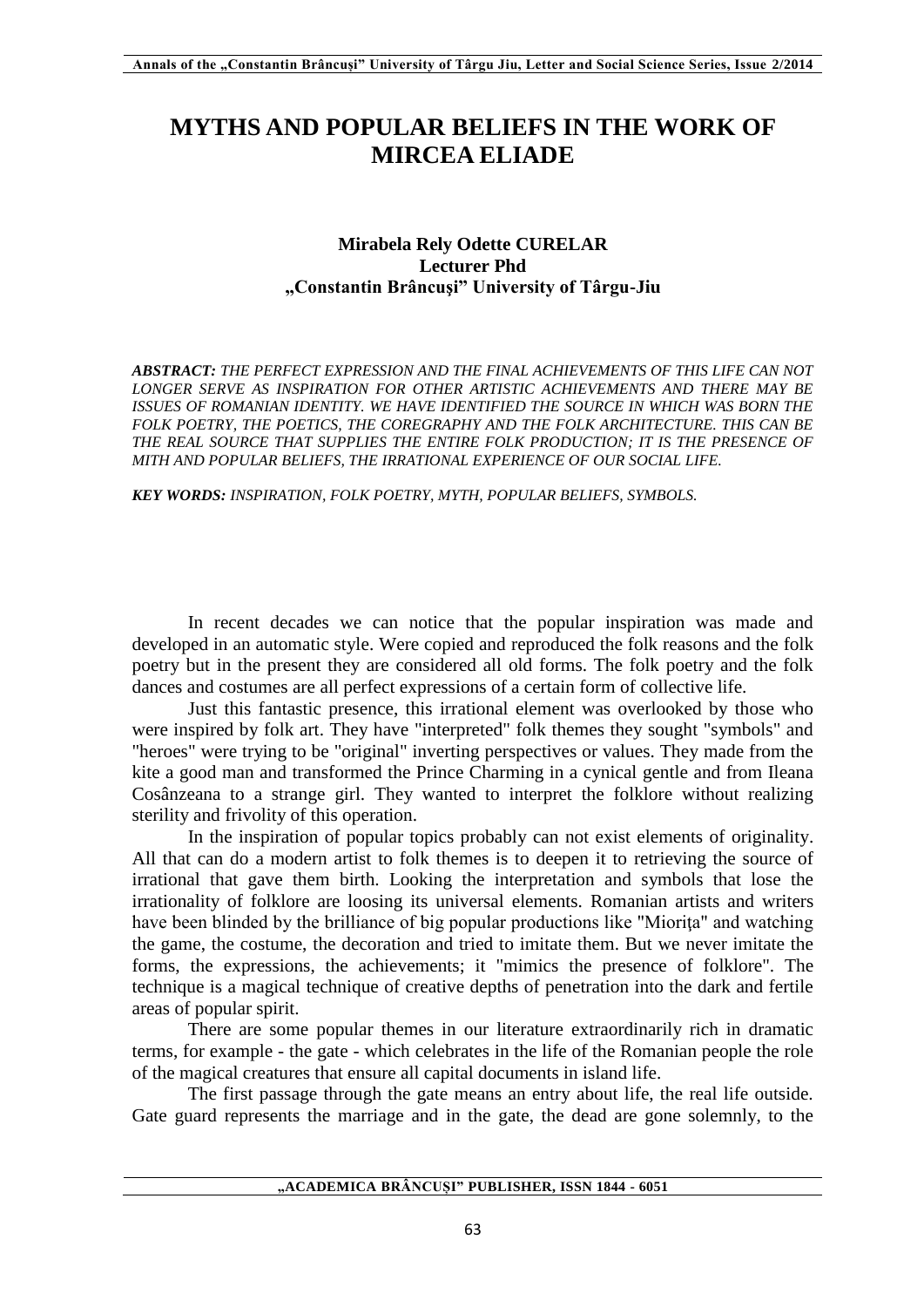eternal abode then, a return to the first one world; cycle is closed and the gate stays on with a man less to watch other births, weddings, or other dead.

The drama would be beautiful if it were held in the shadow of gates. The simple presence would elevate the consciousness above the dramatic action more the diurnal. By resources of modern art and the utility, the dream emotion, the supernatural, could be easily achieved. And this collective emotion words may sound difficult and it can penetrates deeper associations. Would not participate in the drama of individual consciousness diurnal, but all stages of sleep, all the powers of the dream, all the latent subconscious life, of which are born the great works and that is present in every act of our lives decisively.

Mircea Eliade probably wanted to achieve a "synthesis" of several formulas generators of strange queries, appealing to the power strangeness rites. Miss Christina, The snake, The Gypsy Girls are well individualized narratives and each one belonging to a species of fantastic. The author seemed more acutely felt the temptation of the experiment after the publication of them.

Through the short story *On the street of Mântuleasa*, Mircea Eliade goes beyond a fantastic experimental heteroclite and digressive, the various reasons are "forced" to work. There are many ways in which we can identify only the extremes: the detective investigation and the magic of folk origin.

Not just different decor difference Eliade's prose by the romantic fantasy tales. Romanian writer characters down the tram. For instance, the characters of Novalis, Eminescu, Chamisso, Poe moves in luxuriant landscapes in general, more "natural", when not downright dreamy.

More obvious is the differences in the density of the fantastic atmosphere than the Romantics launches totally in the imaginary space. "Attacking" fiction with banal regularity of life, Mircea Eliade preserves the connection with reality, with plausibility, in the current meaning. From here we identify the hesitation reader that was speaking Todorov, the difficulty to decide whether to it's a perfectly fabulous or of the atmosphere for a moment undecided.

Literary critics who have occupied by Eliade's fantastic have issued the opinion that the amazement is born from the interference of the real with the fantastic. Mircea Eliade's prose is not forgotten the plan of reality, he's just the stories difficult pigmented explained. The originality consists in the fantastic world of her serenity in the absence of the tragic, of damnation, the final catastrophe, the obsessions and fears of any kind. Mircea Eliade's fantastic is a rematch of life and its beauty unpredictable.

Eliade is a distinctive personality. He introduced a "new angle" in the study of magic. The literature is considered the "master of the fantastic." Considered a philosopher of archaic spirituality, Mircea Eliade founded the original texts in archaic human behavior is seen in the stability of the land. Journal pages it shows us the witness of an era of great convulsions. Beyond the chapters of a work, we find a great thinker of our time. "If Mircea Eliade" down "to the origins of human thought, not the fact that he did it to know the mentality and ideals of contemporary man."*[1]* Edgar Papu place him alongside representatives of our gigantism: Dimitrie Cantemir, Ion Heliade - Radulescu, Mihai Eminescu, Noica Nicolae Iorga " Mircea Eliade is the last Romanian giant. He presents something common with all his predecessors and yet is unlike any other writer"*[2*].

*The snake* story starts with a short story of love spell, but the core epic story focuses around the marriage plans made by the Solomon family for their sister Dorina, a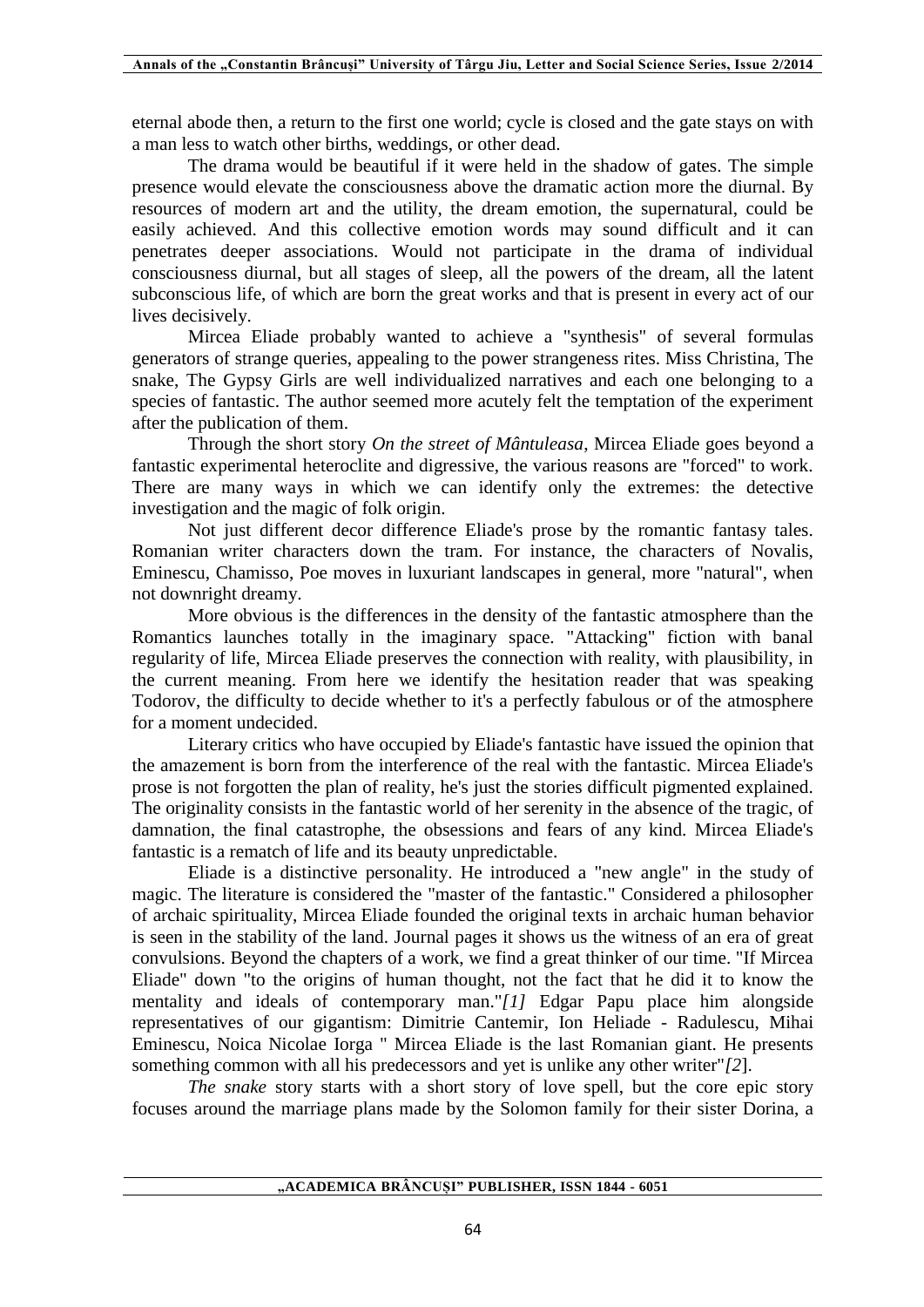young graduate, who can not yet find the weird. The hosts of Torrid village "a poor village thirty kilometers from the capital"invite to them on Dorina, a pretender to her hand in the person of Captain Manoilă and a few other friends. They go together to the monastery at Căldăruşani, where they wait and Zamfirescu family. On the way but are stopped by a young man as recommended Sergiu Andronicus, skilled aviator and will provide many surprises.

Like in the story, the snake there is a condition which if breached any mischief by people. Like the king's son cursed by an evil fairy, the snake can not regain human than under the rule of the night. Actually worse, would simply saying the name and Dorina would lose it unprecedented for nine years. Entering in the universe of the fairy tale, the heroine becomes Ileana Cosânzeana it prepares for the wedding. It is led by the dream in a glass palace that "women were dressed - as at other times, men were making gimped yarn clothes, long swords and helmets.".*[3]* 

The difficulty of the road expressing the difficulty can communicate beings belonging to different universes. Her way is a kind of corridor temptation of sample type of initiation during which some mysterious characters gather to persuade it to give up. But a guiding dream girl like Saint Friday in story with the young bride who defied the advice of good throws snake skin (pig, deer, etc) in fire and so it loses her husband and must set a long way to nine years to meet again. The experience from the dream leads to a failure, for Dorina breach curfew by saying the forbidden word - "snake". But the dream is intended to relate events in the real the plan, thereby realizing a perfect fusion between the two levels.

The novel begins with the charm of love, which is reminds in the snake episode, introducing us in the atmosphere of folklore. About chant it was said

The popular terminology delimits the species with sufficient clarity, although regional darkened some violations. This meeting names: spell, charm, spell, concerning the totality practices of performed to a magical or medical purposes (often magical-medical), while covering only charm for the literary text, even if, sometimes, it encompasses and accompanying practices as spell, charm, spell sometimes have meanings. For millennia, the incantation was the only way for worldwide people to resist to diseases and calamities tool match for the ordinary man to events occur in the fabric above the powers of ordinary.

We know love incantations of "destiny", aimed at accompanying the most coveted, and chasing evil spirits, led by the devil, evil Forest mother, then incantation against thieves, trial, and a wider range of incantations (currently called "ripper") is directed against a previous spells with the intent to cancel the harmful effects.

The incantations are performed mainly by women, but sometimes men and without thereby foresee any incantations structure according to the two sexes. As such, the mere knowledge of incantations is sufficient for the commission of a incantation without the need for any lubrication in the throes of priestly ritual, although sometimes is believed by the women who disenchant that they due to the devil all their knowledge, maintaining with it even erotic relations in exchange for teaching.

At the base of the charm is the ancient belief in the power of the spoken word in a particular context ritual to perform exactly, common feature of carols and poetry in general, the consequences folk, including the curses. Like the carols, incantation embodies a desire that needs to be fulfilled at any cost, it can not only be positive, as in the carols, but also negative, often harmful deep, up to the extinction of subjects. During the charm are claimed supernatural forces to interfere directly and immediately. Intervening various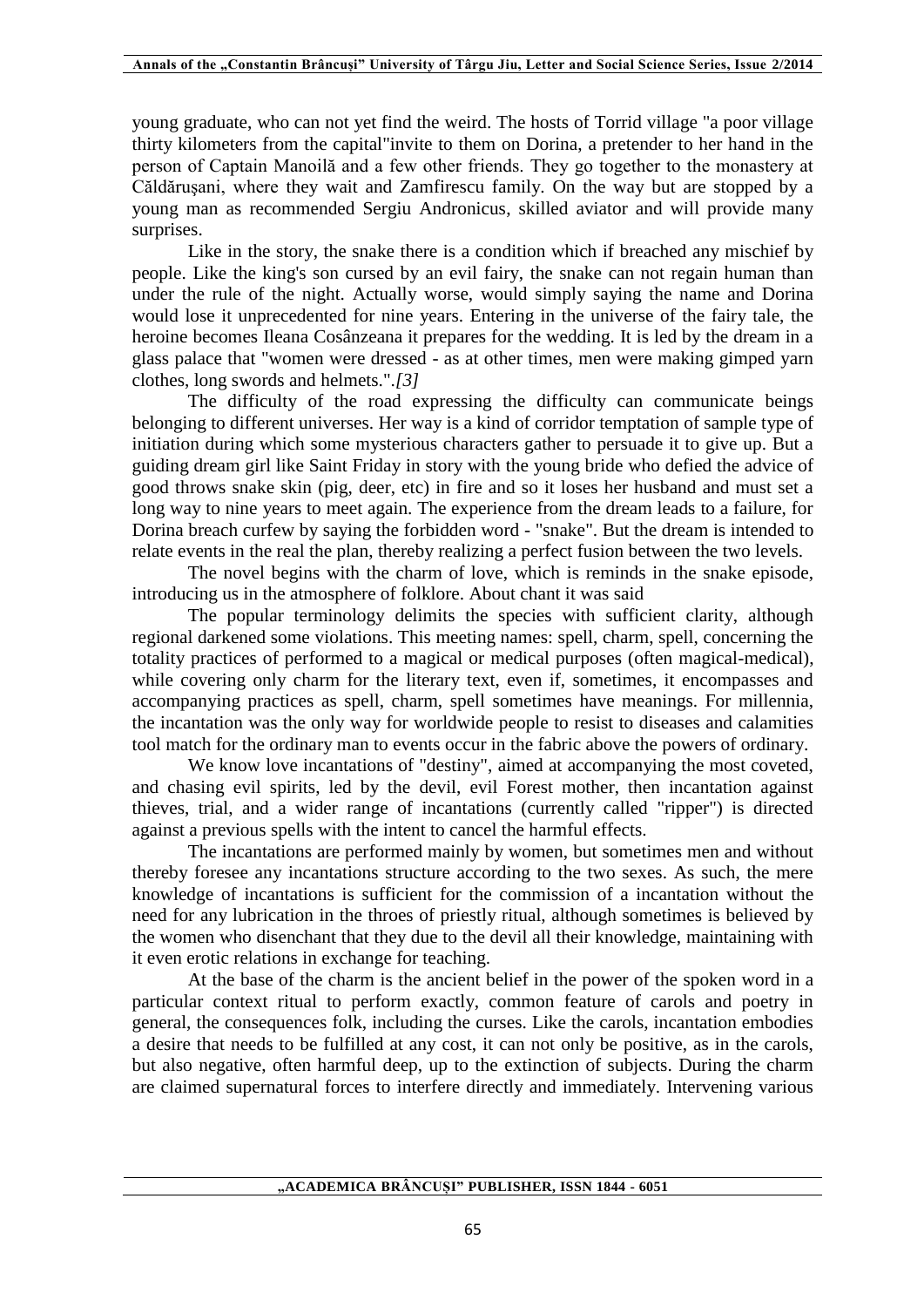magical elements, usually restricted to certain categories of works (Christian divinity, mythical stars: the sun and moon, water and fire).

Water and fire are supernatural powers that preserves the remnants of the cult of ancient chandeliers water and domestic hearth sacred fire. Fire occurs mainly as a erotic messenger by the power of turning into snake. In another embodiment, the fire gives waist messenger function, whereas the belt is acquiring a fantastic reptile turning into bringing to the doomed.

The fire metamorphosed into a snake or dragon must be fully subservient to the impetuosity of longing same proportions terrifying pleasure fear, of course a poetic archaic residue.

The snake has an important role in the incantation, being one invoked to go and bring the weird / soul mate was lost on "the road". One of the most important symbols of the human imagination is the snake. Universal mythology highlights the tenacity and versatility ophidian symbolism. It seems that the snake comes from the verb "to concatenate". The snake is a symbol of triple time transformation, the fecundity and, finally, the ancestral durability.

The narrative *Guessing stones* (1959) we can surprises on Vasile Beldiman exercising his curious vocation. Set in a place where we can distinguish some bodies, stones that are some premonitory signs after this bizarre character we can decipher the future. The writer knows what will happen, and the answers are even more surprising considering strangers. Vasile Beldiman talks about the existence of moral stones. The future is deciphered by the shape of the stones, after some corners, the direction in which they are placed, or their color, "Because as far as I explained I never man sat at random. Each sits as it is written".*[4]*

We talk to Vasile Beldiman by the faith in destiny that govern the human life, the life in which nothing happens by chance, and do not form stones than some interpretation, some prefiguring of this destiny. They are not carriers of meanings but only for those who manage to decipher. Only Vasile Beldiman reach the stage where stones reveal their true interest, just as soon as the letters of a book for anyone who knows how to read.

The old man however not revealing the secrets. They should be able to make people happy or, conversely, to sadden, but do not have that right, because it is not a fortune teller by profession. Vasile Beldiman not intervene in the destiny of others having the freedom to change. Deciphering the signs is an inner necessity, purely spiritual pleasure of knowing what will happen with others, synonymous with modern human thirst to learn "history", new events, whether it is in the books, the movies or the theater.

To predict the future is a violation of the laws of common life of the destiny governing the individual existence. There is then the risk of being wrong, of making a false statement. That happened to Vasile Beldiman when trying unusual exercise of its powers in a different environment - the mountains. Soothsayer believed that here could decipher as a man sits in front of or behind some rock. But this strange environment does not allow decoding most significant work experience and thus fails.

Vasile Beldiman is able to read the signs of nature and due to the fact that he lived as a child in the the middle of it. To the one who finds inner nature - and not just as tourist or through books - it begins to reveal deeper meanings, even offering information about the future of her estranged.

The magic produces divination is a very old and archaic peoples lives with information yet written 6000 years ago, from Egypt and Mesopotamia. Towns and villages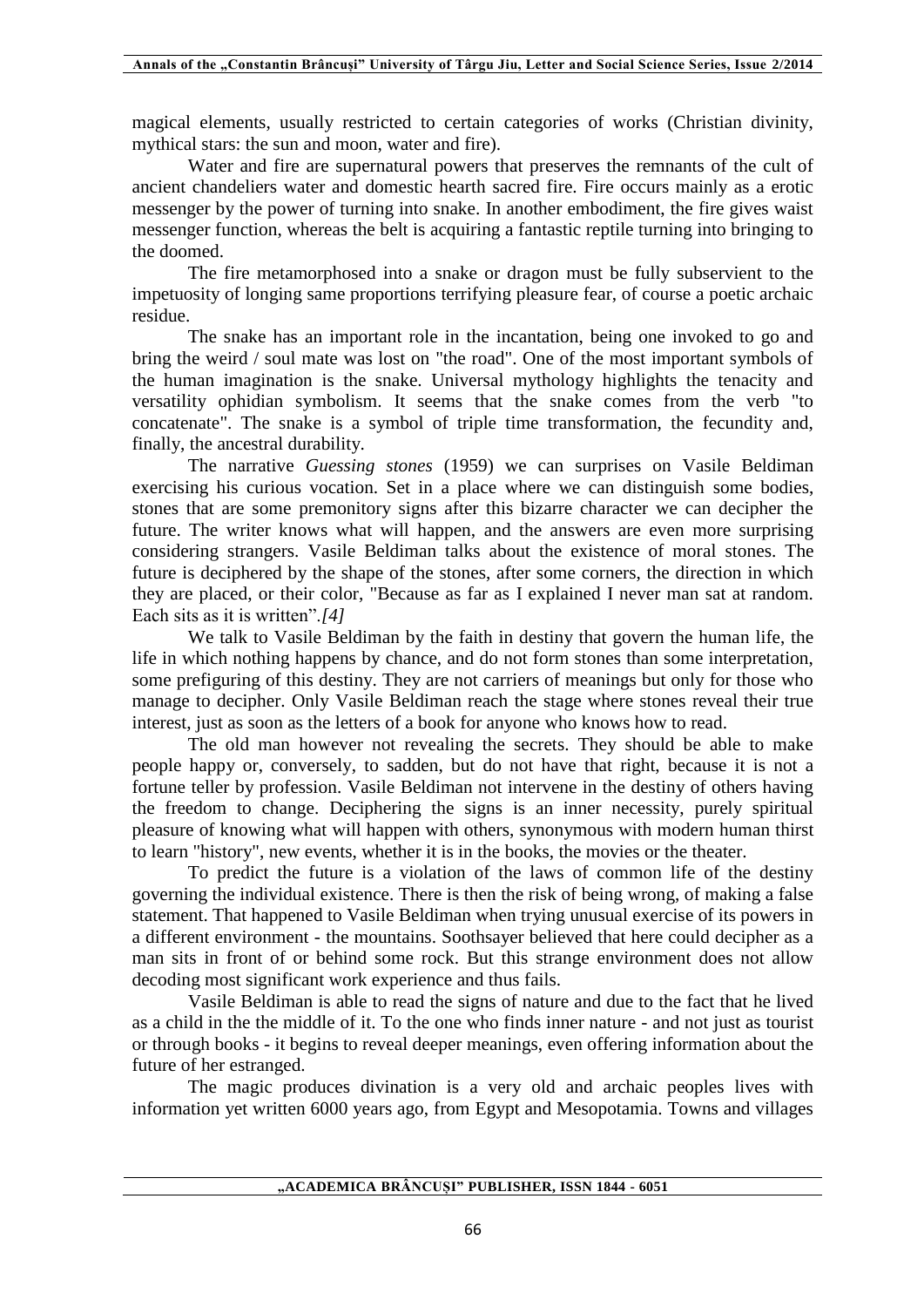were full of wizards and witches. Each village had its statue, trees, cave was miraculous no individual who does not always carry over to a talisman. The magic represents the basis of all sciences early in the the time and even medicine was only an enigmatic complex formulas.

People who making to disappearing objects resorted faster than witches and wizards magistrates to catch thieves. Kings, generals, officials in the empire regularly addressed riddles to learn from their country's destiny.

The practice of guessing in the Ancient Middle crossed the moor to the realms of Europe, contaminating kings, philosophers, army commanders, as the masses. Divination and witchcraft were good home alongside such other occult, developing, thus increasing the general credulity, superstition.

In Ancient Times the madness has born guessing a huge variety of methods to "disclosure" of the future. Every magician, fortune teller specializes in a particular technique. There were, for instance, asked about the future snows, winds, fountains, trees, everything in nature. Quantitatively, guessing / riddles marked ups and downs along the way, but she has not surpassed quality formulas established by the chaldeenilor time because even the processes occurring within the modern and contemporary props differ only as the ancient practice are variations on the same theme.

In his work *The Babylonian Cosmology and Alchemy* (Iaşi. Publishing Moldova, 1991), Mircea Eliade presents the beliefs of Mesopotamia, where "cosmic life is organized just like the human life, birth, sexuality and in some cases – death Birth of inanimate things not achieved only by creation. Inanimate things (metals, stones, etc.) continued to be born long after the creation. They "live" so in the contemporary man and participates in the same fate as his. (...) The Babylonians and other people applied the sexuality of inorganic entire kingdom. Have distinguished stones "manly" stones "female" on the basis of their shape or brightness intensity ... "*.[5]*

An Assyrian text, translated Beson speaks rock "Musa" (male form), stone bronze (feminine form). The note states that Beson "masculine stones" are those who have a lively color and "feminine stones" are those that have a paler color. *"[6]*

A rock of a certain color - imbued with strength and vitality "heaven" attended have enough magical energy that can restore harmony in the body of the patient. Such magical conceptions not only structured Mesopotamian cultures but won very wide areas throughout the Mediterranean and Western Asia.

Jean Chevalier and Alain Gheerbrant in the *Dictionary of symbols* tell us the following things on the stone: "There is a close connection between soul and rock. According to the legend of Prometheus, the builder of the human race, some stones will be preserved human smell ... unpolished stone down from heaven once worked, she goes up to him. Temple be built of stone, not carved stone, for stone is carved human work. It symbolizes the work of God and desecrating human action as a substitute creative energy.

Rough stone has the symbol of freedom, while the carved stone symbolizes slavery and darkness. Rough stone is also considered as androgynous androgyny continuing perfection of the former. By plane, its principles constitutive split. It may be conical or cubical. Conical stone symbolizes the male element and the female on the cubic stone… Stones are not inert. Fallen from heaven as living stones, they remain vivid and earth. Stone plays an important role in relations between heaven and earth: the case of both the stones falling from the sky, and those raised or piled on top of each other (megaliths, betili, cairn sites). "Some people consider quartz crystals as glimpses of sky and pieces of the heavenly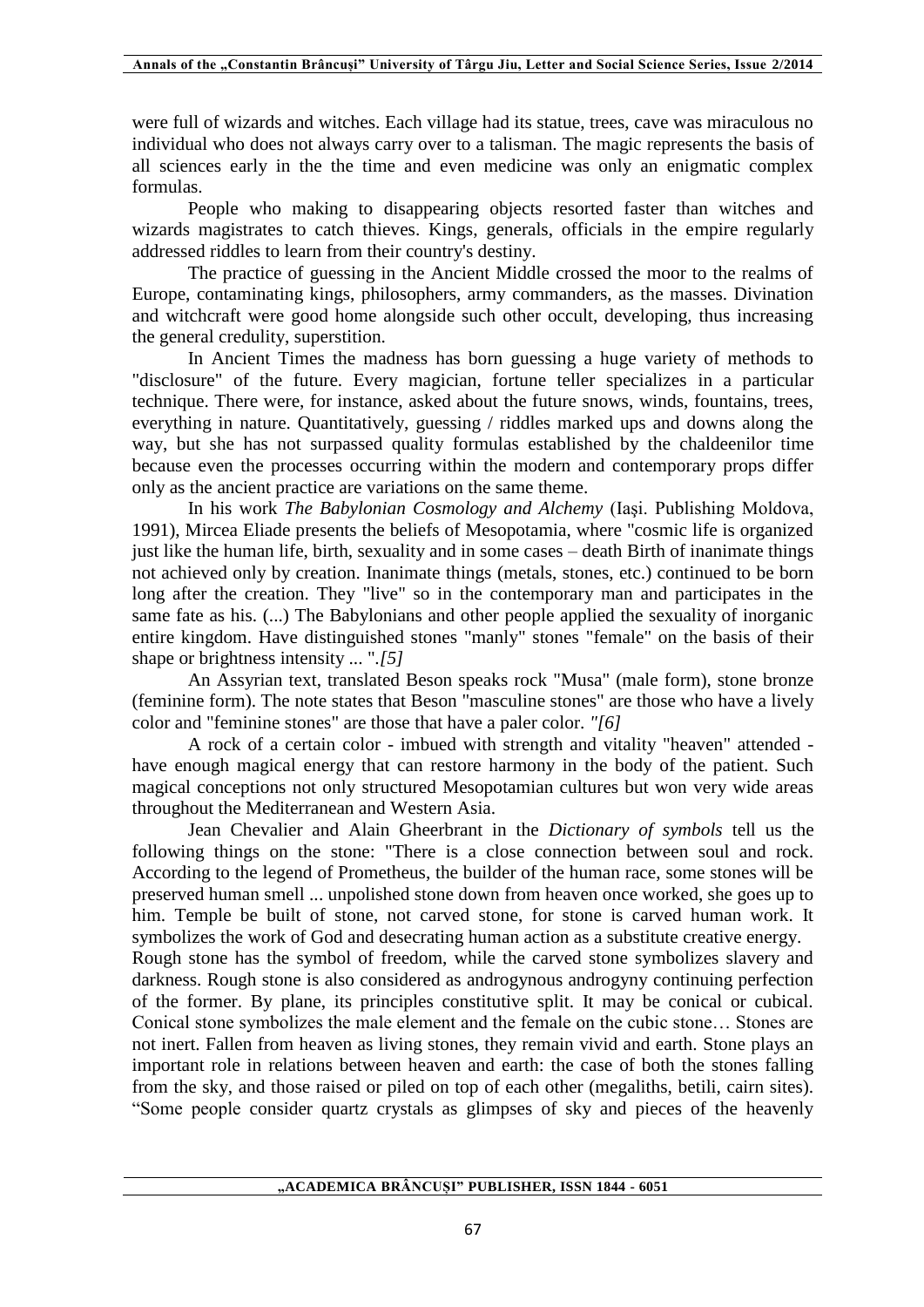throne. Quartz is clairvoyance tool for shamans. "Stones falling from the sky are in fact very often speaking stones oracles or sending messages."*[7]*

Stones are always uplifted spirits haunt patronizing. For some people, they serve as protection from harmful influences. Stone is alive and in its turn gives life (the belief that after the flood, people were born in stones sown by Deucalion). Alchemical symbolism is the philosopher's stone of regeneration instrument.

The stone is knowledge. Switching from raw stone to stone cut, not of a man, but of God, embodies the soul enlightened by knowing obscure to the divine. Everything comes down from higher areas carries something of the sacredness of uranian, so meteorites - Embodiments of the sacred sidereal - were objects of worship. Lightning stones generally meteors falling from the sky like rain, are considered symbols of fertility and tools. Lightning stones are first by themselves, powers, wearing them loads magical intrinsic fetishist.

Stones bringing rain petrified embody the spirit of the ancestors. They are merely symbols of steadfastness abode of their ancestors or in a place by their strength. Spiritual strength is achieved through rocks and boulders, reaching as objects of worship. Grooms get invoked for the children, women and rub their body to be fertilized by the ancestors (when talking about rocks giving love) anoint them with oil traders to be part of prosperity. Sometimes, they are feared, is considered as guardian of the dead, and are required for home or group care.

Stones giving rain - generally meteoric origin are also considered as emblems of fertility. Some stones records in the archaic beliefs, and therapeutic use: put the head of the sick, they get out of their bodies spirit. Also here Dravidian habit to throw over his shoulder to return from a funeral ceremony, designed to stop stone dead soul to return.

According to beliefs flattened stone would be the two sciences: the exoteric (white face) and the esoteric (black face). Thus, it appears that knowledge of the world symbol carries linking the two realms: the living, and the dead.

Also the stones were indispensable instruments of divination, mediating communication between God and the profane. Peoples beliefs still registers the habit of throwing a stone into the pile of stones. This aims chasing ghosts, dead soul. Sufferers (especially women) who come to pray at such grave rubs cock or the sick with a rock. These stones not be reached afterward for disease went into them and become contagious. And the dreams that you can escape of the death is shown telling the earth, under a rock will then fly spell.

Sometimes through the stone is embodied a curse: in the one you want to curse him with seven stones and make a pile of stones bearing the curse and then disperse, so wanting to blow things enjoyed at which they do evil. In biblical tradition stone under his immutable character symbolizes wisdom.

These are only some of the symbols about Mircea Eliade speaks in one of the chapters work - The Treaty of the History of Religions or The History of belief and Religious ideas.